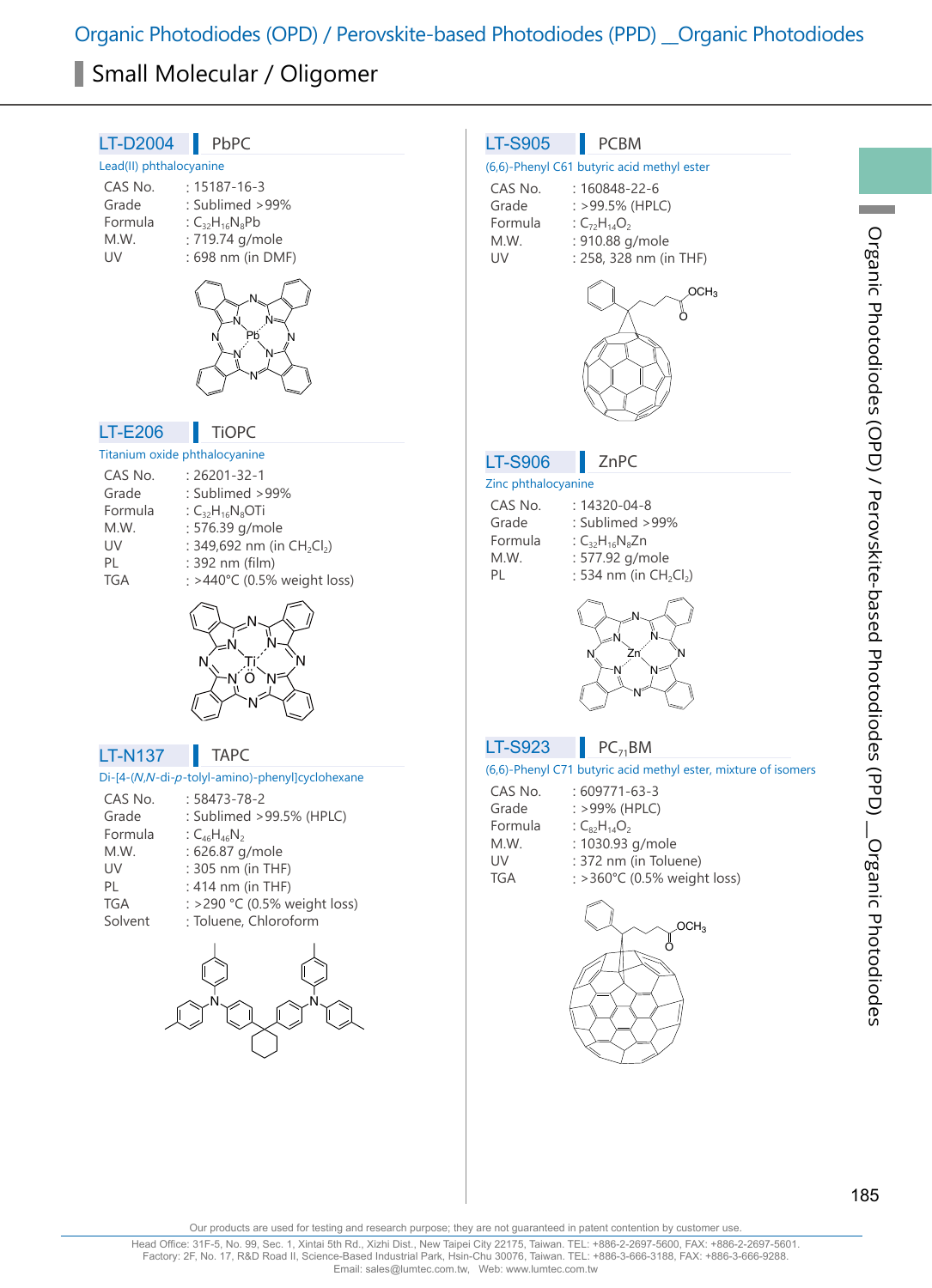Organic Photodiodes (OPD) / Perovskite-based Photodiodes (PPD) \_\_Organic Photodiodes

# Small Molecular / Oligomer

| <b>LT-S943</b><br>SubPC                                              | <b>LT-S9125</b><br>DCV3T                                        |
|----------------------------------------------------------------------|-----------------------------------------------------------------|
| Boron subphthalocyanine chloride                                     | 3',4'-Dibutyl-5,5"-bis(dicyanovinyl)-2,2': 5',2"-terthiophene   |
| $: 36530 - 06 - 0$<br>CAS No.                                        | CAS No.<br>: 908588-68-1                                        |
| Grade<br>: Sublimed >99%                                             | Grade<br>: >99% (HPLC)                                          |
| Formula<br>: $C_{24}H_{12}BN_6Cl$                                    | Formula<br>: $C_{28}H_{24}N_4S_3$                               |
| M.W.<br>: 430.66 g/mole                                              | : 512.71 g/mole<br>M.W.                                         |
| : 565 nm (in DMF)<br>UV                                              | : 498 nm(in CH <sub>2</sub> Cl <sub>2</sub> )<br>UV             |
| PL<br>: 577 nm (in DMF)                                              |                                                                 |
|                                                                      |                                                                 |
|                                                                      |                                                                 |
| CI N                                                                 |                                                                 |
| N-<br>-B                                                             | СN<br>ΝC                                                        |
|                                                                      | CΝ<br>ΝC                                                        |
|                                                                      |                                                                 |
|                                                                      | <b>LT-S9172</b><br>$F_8$ ZnPc                                   |
|                                                                      | Zinc(II)-2,3,9,10,16,17,23,24-octafluoro-29H,31H-               |
| <b>LT-S967</b><br>$C_{70}$                                           | phthalocyanine                                                  |
| (5,6)-Fullerene-C70                                                  | CAS No.<br>: 676519-80-5                                        |
| CAS No.<br>: 115383-22-7                                             | Grade<br>: Sublimed > 99%                                       |
| Grade<br>: >99% (HPLC)                                               | Formula<br>: $C_{32}H_8F_8N_8Zn$                                |
| Formula<br>: $C_{70}$                                                | : 721.86 g/mole<br>M.W.                                         |
| : 840.75 g/mole<br>M.W.                                              | : 338, 656 nm (in DMF)<br>UV                                    |
| : 344, 382 nm (in CH <sub>2</sub> Cl <sub>2</sub> )<br>UV            | : >300°C (0.5% weight loss)<br><b>TGA</b>                       |
| : >450°C (0.5% weight loss)<br><b>TGA</b>                            |                                                                 |
|                                                                      |                                                                 |
|                                                                      |                                                                 |
|                                                                      |                                                                 |
|                                                                      | 7n                                                              |
|                                                                      |                                                                 |
|                                                                      |                                                                 |
|                                                                      |                                                                 |
|                                                                      |                                                                 |
| <b>LT-S9025</b><br><b>AIPCCI</b><br>Aluminum phthalocyanine chloride | SnNCCI <sub>2</sub><br><b>LT-S9180</b>                          |
|                                                                      | Tin(IV) 2,3-naphthalocyanine dichloride                         |
| CAS No.<br>$: 14154 - 42 - 8$<br>: Sublimed >99%<br>Grade            | CAS No.<br>$: 26857 - 61 - 4$                                   |
| Formula                                                              | Grade<br>: Sublimed product                                     |
| : $C_{32}H_{16}$ AlCIN <sub>8</sub><br>M.W.<br>: 574.97 g/mole       | Formula<br>: $C_{48}H_{24}Cl_2N_8Sn$<br>: 902.37 g/mole<br>M.W. |
| : 675 nm (in DMF)<br>UV                                              | TGA<br>: >300°C (0.5% weight loss)                              |
|                                                                      |                                                                 |
|                                                                      |                                                                 |
|                                                                      |                                                                 |
| N<br>Al−Cl                                                           |                                                                 |
| 'N                                                                   | $\frac{c_1}{s_1}$ <sup>N</sup>                                  |
|                                                                      | $N$ $\overset{?}{C}N$                                           |
|                                                                      | N                                                               |
|                                                                      |                                                                 |
|                                                                      |                                                                 |
|                                                                      |                                                                 |
|                                                                      |                                                                 |
|                                                                      |                                                                 |

Our products are used for testing and research purpose; they are not guaranteed in patent contention by customer use.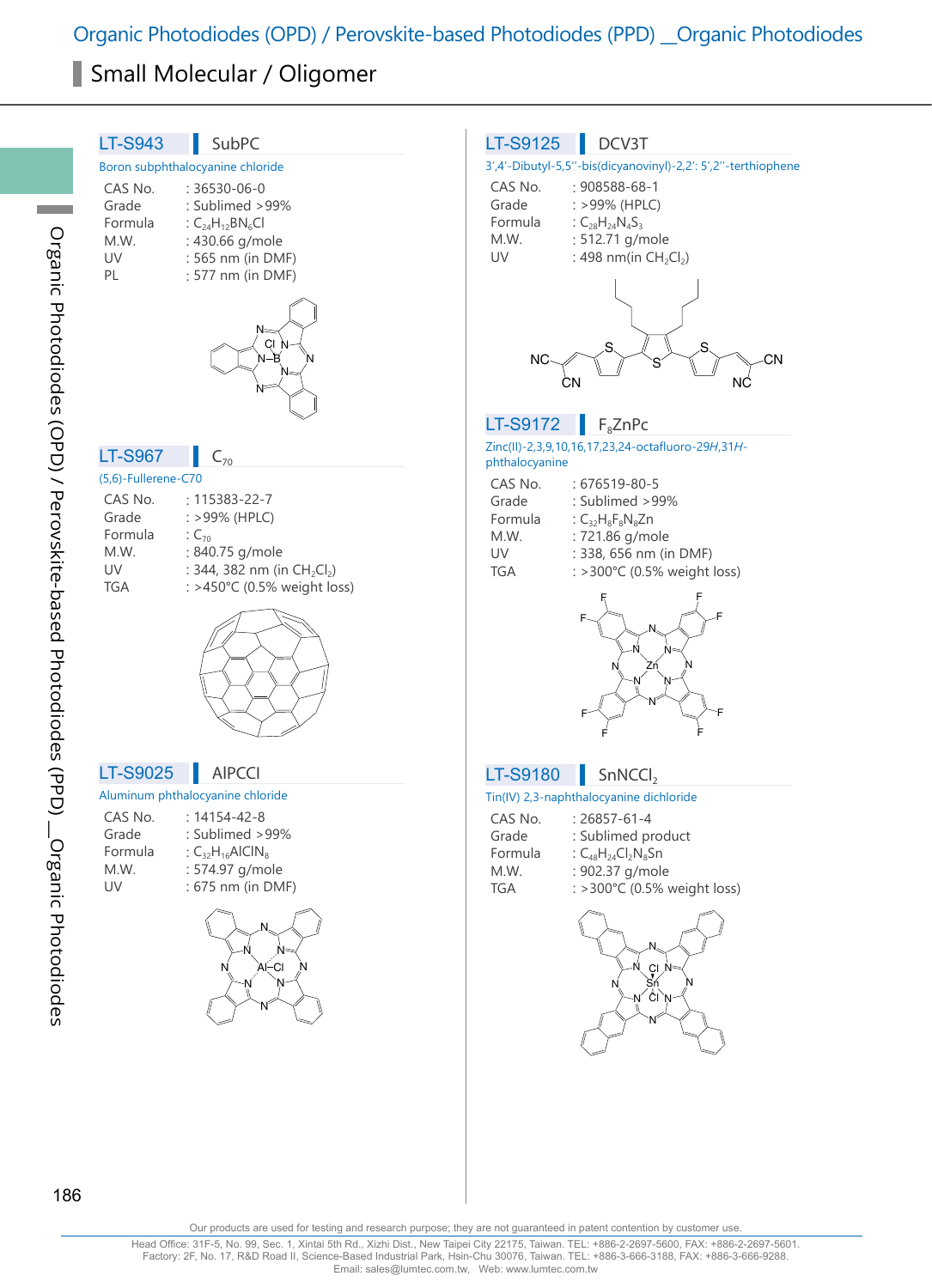### LT-N174

Poly[(9,9-dioctylfluorenyl-2,7-diyl)-co-(4,4'-(N-(p-butylphenyl)) diphenylamine)]

| CAS No.    | $.223569 - 31 - 1$                              |
|------------|-------------------------------------------------|
| Grade      | : $M_w$ > 30,000 (GPC)                          |
| Formula    | : $(C_{51}H_{61}N)_{n}$                         |
| UV         | : 385 nm (in THF)                               |
| PL         | : 434 nm (in THF)                               |
| Solubility | : Soluble in CHCl <sub>3</sub> , Chlorobenzene, |
|            | Dichlorobenzene                                 |



### LT-S909 **P3HT**

### Poly(3-hexylthiophene-2,5-diyl)

| CAS No.    | $: 104934 - 50 - 1$                               |
|------------|---------------------------------------------------|
| Grade      | : M <sub>w</sub> >45,000 (GPC); Electronic Grade: |
|            | Regio Regular >93%                                |
| Formula    | : $(C_{10}H_{14}S)_{n}$                           |
| UV         | : $445$ nm (in THF)                               |
| PI         | $: 564$ nm (in THF)                               |
| Solubility | : Soluble in CHCl <sub>3</sub> , Chlorobenzene,   |
|            | Dichlorobenzene                                   |



### LT-S932 MDMO-PPV

### Poly[2-methoxy-5-(3,7-dimethyoctyoxyl)-1,4 phenylenevinylene]

| CAS No.    | $: 177716 - 59 - 5$                                  |
|------------|------------------------------------------------------|
| Grade      | : $M_w > 100,000$ (GPC)                              |
| Formula    | : $(C_{10}H_{28}O_2)_{n}$                            |
| UV         | : 485 nm (in $CH_2Cl_2$ )                            |
| PL         | : 555 nm (in $CH_2Cl_2$ )                            |
| Solubility | : Soluble in THF, CHCl <sub>3</sub> , Chlorobenzene, |
|            | Dichlorobenzene                                      |
|            |                                                      |

n O  $H_3CO$ 

### $LT-S933$  PFO

### Poly(9,9-dioctylfluorenyl-2,7-diyl) CAS No. : 123864-00-6

| Grade      | : $M_w$ = 50,000 $\sim$ 150,000 (GPC)                |
|------------|------------------------------------------------------|
| Formula    | : $(C_{29}H_{40})_p$                                 |
| UV         | $: 376$ nm (in THF)                                  |
| PL         | $: 426$ nm (in THF)                                  |
| Solubility | : Soluble in THF, CHCl <sub>3</sub> , Chlorobenzene, |
|            | Dichlorobenzene                                      |
|            |                                                      |



## LT-S948 | PCDTBT

### Poly[N-9'-heptadecanyl-2,7-carbazole-alt-5,5-(4',7'-di-2 thienyl-2',1',3'-benzothiadiazole)]

| CAS No.    | $: 958261 - 50 - 2$                   |
|------------|---------------------------------------|
| Grade      | : $M_w$ = 20,000 $\sim$ 100,000 (GPC) |
| Formula    | : $(C_{43}H_{47}N_3S_3)$              |
| UV         | : 390, 554 nm (in THF)                |
| PI         | : 639 nm (in THF)                     |
| Solubility | : $>5$ mg/mL in CHCl.                 |
|            |                                       |

$$
\left\{\left(\left.\begin{matrix} & & \\ & & s \\ & & & s \\ & & & s \\ & & & s\end{matrix}\right\}_{n} \right\}_{\mathsf{S}}
$$

### LT-S957 **F8BT**

Poly[(9,9-dioctylfluorenyl-2,7-diyl)-alt-(benzo[2,1,3]thiadiazol-4,7-diyl)]

| CAS No.    | $: 210347 - 52 - 7$                                                     |
|------------|-------------------------------------------------------------------------|
| Grade      | : $M_w$ > 20,000 (GPC)                                                  |
| Formula    | : $(C_{35}H_{42}N_2S)_{n}$                                              |
| UV         | : 453 nm (in THF)                                                       |
| PI         | : 534 nm (in THF)                                                       |
| Solubility | : Soluble in THF, CHCl <sub>3</sub> , Chlorobenzene,<br>Dichlorobenzene |
|            |                                                                         |



Our products are used for testing and research purpose; they are not guaranteed in patent contention by customer use.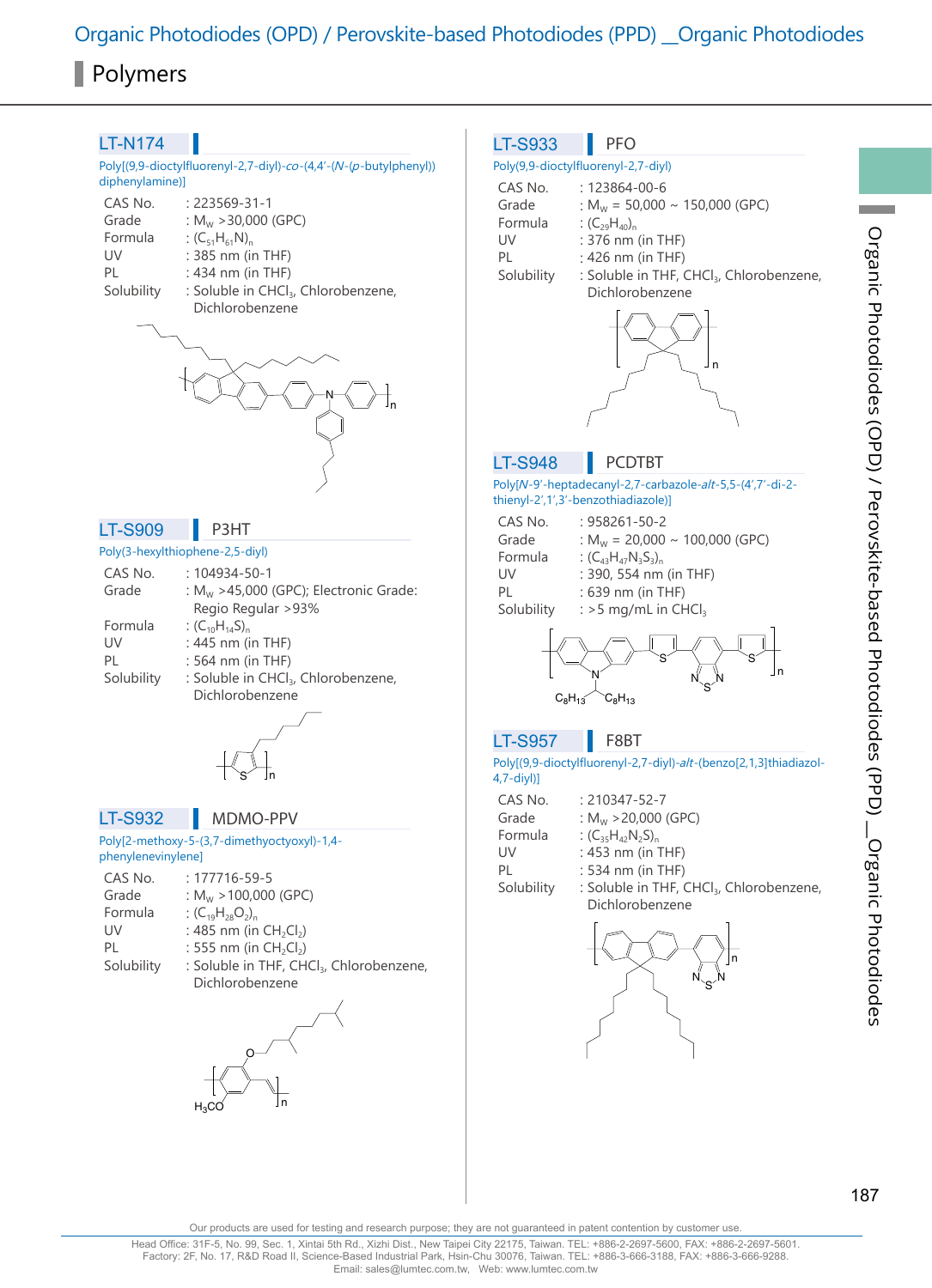| <b>LT-S979</b> | F8T2                                                               |
|----------------|--------------------------------------------------------------------|
| div()          | Poly[(9,9-di-n-octylfluorenyl-2,7-diyl)-alt-2,2'-bithiophene-5,5'- |
| CAS No.        | $.210347 - 56 - 1$                                                 |
| Grade          | : $M_w$ > 20,000 (GPC)                                             |
| Formula        | : $(C_{37}H_{44}S_{2})_{n}$                                        |
| UV             | $: 454$ nm (in THF)                                                |
| PI             | : 500 nm (in THF)                                                  |
| Solubility     | : Soluble in CHCl, Chlorobenzene,                                  |
|                | Dichlorobenzene                                                    |
|                |                                                                    |

Poly[2,5-bis(3-tetradecylthiophen-2-yl)thieno[3,2-b]thiophene] CAS No. : 888491-19-8<br>Grade : Mw = 10.000 : Mw =10,000~100,000 (GPC) Formula :  $(C_{42}H_{62}S_{4})_n$ <br>UV : 466 nm (in UV : 466 nm (in THF)<br>PL : 557 nm (in THF) PL : 557 nm (in THF)<br>Solubility : >5 mg/mL in CH :  $>5$  mg/mL in CHCl<sub>3</sub> LT-S982 PBTTT- $C_{14}$ 



## LT-S9050 **PTB7**

Poly{4,8-bis[(2-ethylhexyl)oxy]benzo[1,2-b : 4,5-b']dithiophene-2,6-diyl-alt-3-fluoro-2-[(2-ethylhexyl)carbonyl]thieno[3,4-b] thiophene-4,6-diyl}

| CAS No.    | $: 1266549 - 31 - 8$                            |
|------------|-------------------------------------------------|
| Grade      | : $M_w$ > 20,000 (GPC)                          |
| Formula    | : $(C_{41}H_{52}FO_{4}S_{4})$                   |
| UV         | : 670 nm (in $CH_2Cl_2$ )                       |
| Solubility | : Soluble in CHCl <sub>3</sub> , Chlorobenzene, |
|            | Dichlorobenzene                                 |
|            |                                                 |

S  $F\searrow$   $S$   $S$ S O O  $\circ$ n

## LT-S9118 PDBT-co-TT

|                                                 | Poly{2,2'-[(2,5-bis(2-octyldodecyl)-3,6-dioxo-2,3,5,6-<br>tetrahydropyrrolo[3,4-c]pyrrole-1,4-diyl)]dithiophene-5,5'-diyl-<br>alt-thieno[3,2-b]thiophen-2,5-diyl}                  |
|-------------------------------------------------|------------------------------------------------------------------------------------------------------------------------------------------------------------------------------------|
| CAS No.<br>Grade<br>Formula<br>UV<br>Solubility | $: 1260685 - 65 - 1$<br>: $M_{W}$ > 30.000 (GPC)<br>: $(C_{60}H_{88}N_2O_2S_4)$<br>$: 810$ nm (in CHCl $3$ )<br>: Soluble in CHCl <sub>3</sub> , Chlorobenzene,<br>Dichlorobenzene |



### Poly{4,8-bis[5-(2-ethylhexyl)thiophen-2-yl]benzo[1,2-b: 4,5-b'] dithiophene-2,6-diyl-alt-3-fluoro-2-[(2-ethylhexyl)carbonyl] LT-S9139 **PTB7-Th**

thieno[3,4-b]thiophene-4,6-diyl} CAS No. : 1469791-66-9<br>Grade :  $M_w = 10,000 \sim$ Grade :  $M_w = 10,000 \sim 100,000$  (GPC)<br>Formula :  $(C_0H_{\text{ex}}FQ_0S_0)$ Formula :  $(C_{49}H_{57}FO_2S_6)$ <sub>n</sub><br>UV : 695 nm (in CH UV : 695 nm (in CHCl<sub>3</sub>)<br>Solubility : > 5 mg/mL in CHC :  $>$  5 mg/mL in CHCl<sub>3</sub>



# Polymers Polymers

## LT-PS001 PEDOT: PSS

### Poly(3,4-ethylenedioxythiophene)-poly(styrenesulfonate)

Specification Description : Aqueous dispersion, blue liquid.<br>Sodium : Max. 400 ppm Sodium : Max. 400 ppm<br>Sulfate : Max. 40 ppm  $:$  Max. 40 ppm Solid content: 1.3 - 1.7 wt%<br>PSD d50 : 80 nm PSD d50<br>PSD d90 PSD d90 : 100 nm Resistivity : 500-5000 Ωcm<br>Viscosity : 5-12 mPas  $: 5-12$  mPas

# Technical Data (guide values, not a specification)

Form : liquid<br>Odour : odour Odour : odourless<br>Colour : dark blue : dark blue PEDOT:PSS ratio: 1:6 (by weight) PEDOT work function: approx 5.2 eV pH : 1.2 - 2.2 at 20°C Boiling Point : approx 100°C

## Storage:

The product is sensitive to frost and should therefore not be stored at temperatures below 5°C. Avoid freezing!

> $\mathrm{SO}_3$  $SO<sub>2</sub>H$   $SO<sub>2</sub>H$   $SO<sub>3</sub>F$ n



188 189

Organic Photodiodes (OPD) / Perovskite-based Photodiodes (PPD) \_\_Organic Photodiodes

Organic Photodiodes

Organic Photodiodes (OPD) / Perovskite-based Photodiodes (PPD)

Our products are used for testing and research purpose; they are not guaranteed in patent contention by customer use

Head Office: 31F-5, No. 99, Sec. 1, Xintai 5th Rd., Xizhi Dist., New Taipei City 22175, Taiwan. TEL: +886-2-2697-5600, FAX: +886-2-2697-5601. Factory: 2F, No. 17, R&D Road II, Science-Based Industrial Park, Hsin-Chu 30076, Taiwan. TEL: +886-3-666-3188, FAX: +886-3-666-9288. Email: sales@lumtec.com.tw, Web: www.lumtec.com.tw

Our products are used for testing and research purpose; they are not guaranteed in patent contention by customer use